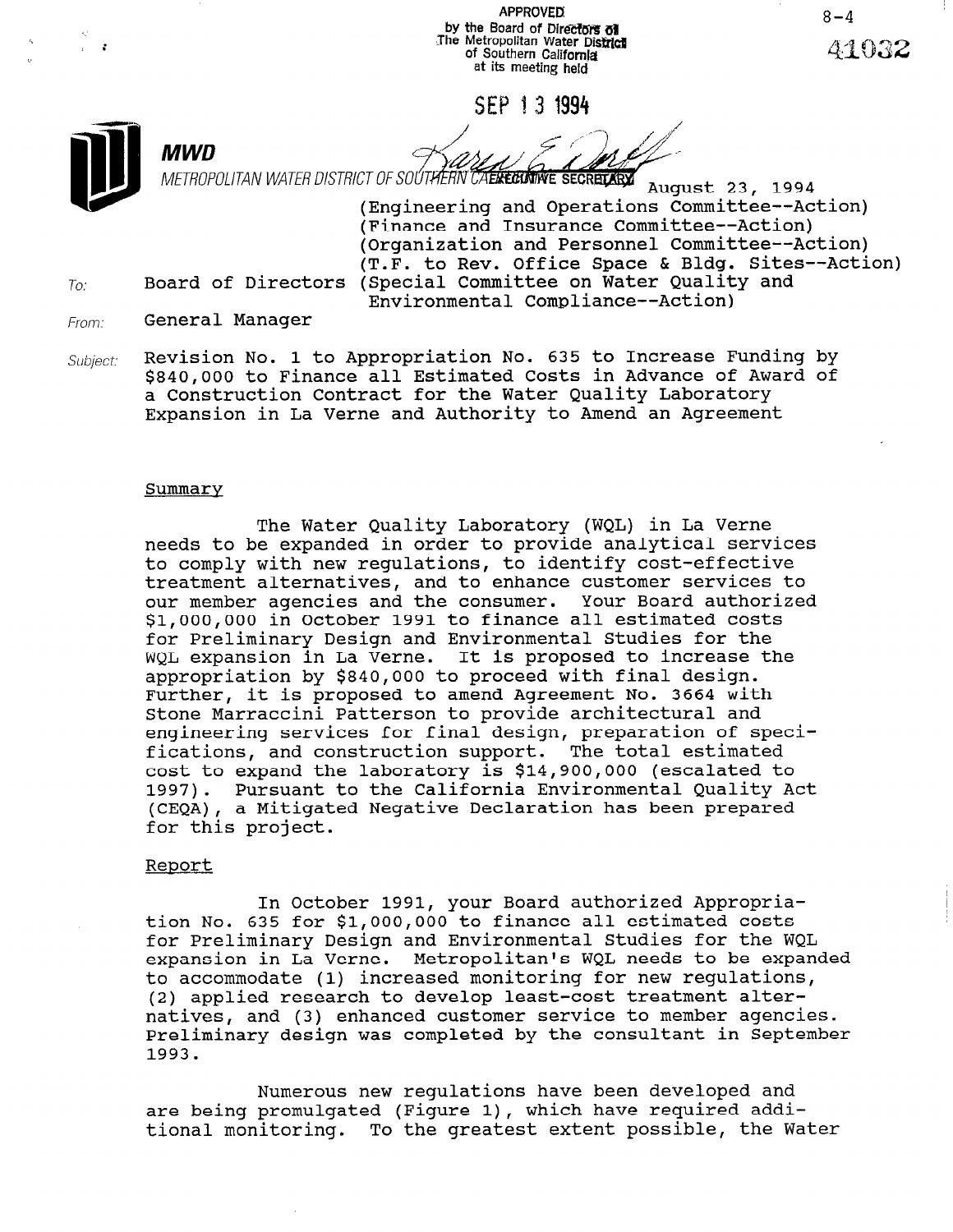## Board of Directors -2- August 23, 1994

Quality Division (WQD) has implemented improved productivity and performance through automated instrumentation and timemanagement practices. However, because of limited space currently available for new instrumentation and specialized procedures (e.g., new analytical procedures for microbial pathogens, such as Cryptosporidium), further enhancement of the WQL's productivity to handle new and/or expanded analytical needs requires additional space. In addition, the laboratory expansion is needed (1) to provide analytical support for identification of cost-effective treatment alternatives for control of disinfection by-product formation, removal of arsenic, and removal and disinfection of pathogens; (2) to characterize new supply sources and provide information on source-water protection; and (3) to improve member agency customer service.

In preparing for the WQL expansion, the WQD conducted member agency workshops in October 1993 and June 1994 to incorporate input on the needs of the member agencies into the WQL expansion. Major programs identified by the member agencies as being important in support of the laboratory expansion include a regional research program, a quality assurance program, training/ technology exchange, and customer service/satisfaction. These efforts will result in better communication, coordination and satisfaction with member agencies, better quality data, and a lower overall cost for meeting water quality regulations through our concerted research efforts.

As shown in Attachment A, expanding the laboratory is the option that provides the most value to Metropolitan and its member agencies. In July 1993, the WQD implemented a timetracking system to document how WQD personnel are allocated among various programs (see Figure 2) and to verify costeffectiveness of in-house analyses (see Figure 3). Results from one full year of Time Tracking have helped optimize the mix of analyses conducted in-house and at contract laboratories and established priorities among the monitoring and research programs.

Pursuant to the CEQA, a Mitigated Negative Declaration rursuant to the thyn, a nitigated negative bettand dio Initial Study have been prepared for the expansion of the associated with the project and necessary mitigation measures, associated with the project and necessary mitigation measures, and conclude that the construction and operation of the proposed facility will not have a significant adverse impact on the environment. Your Board is required by CEQA, as implemented in<br>the State CEOA quidelines, to certify that it has considered the information contained in the Mitigated Negative Declaration and supporting Initial Study and find on the basis of these documents supporting Initial Study and find on the basis of these documents<br>and comments received, that the project will not have a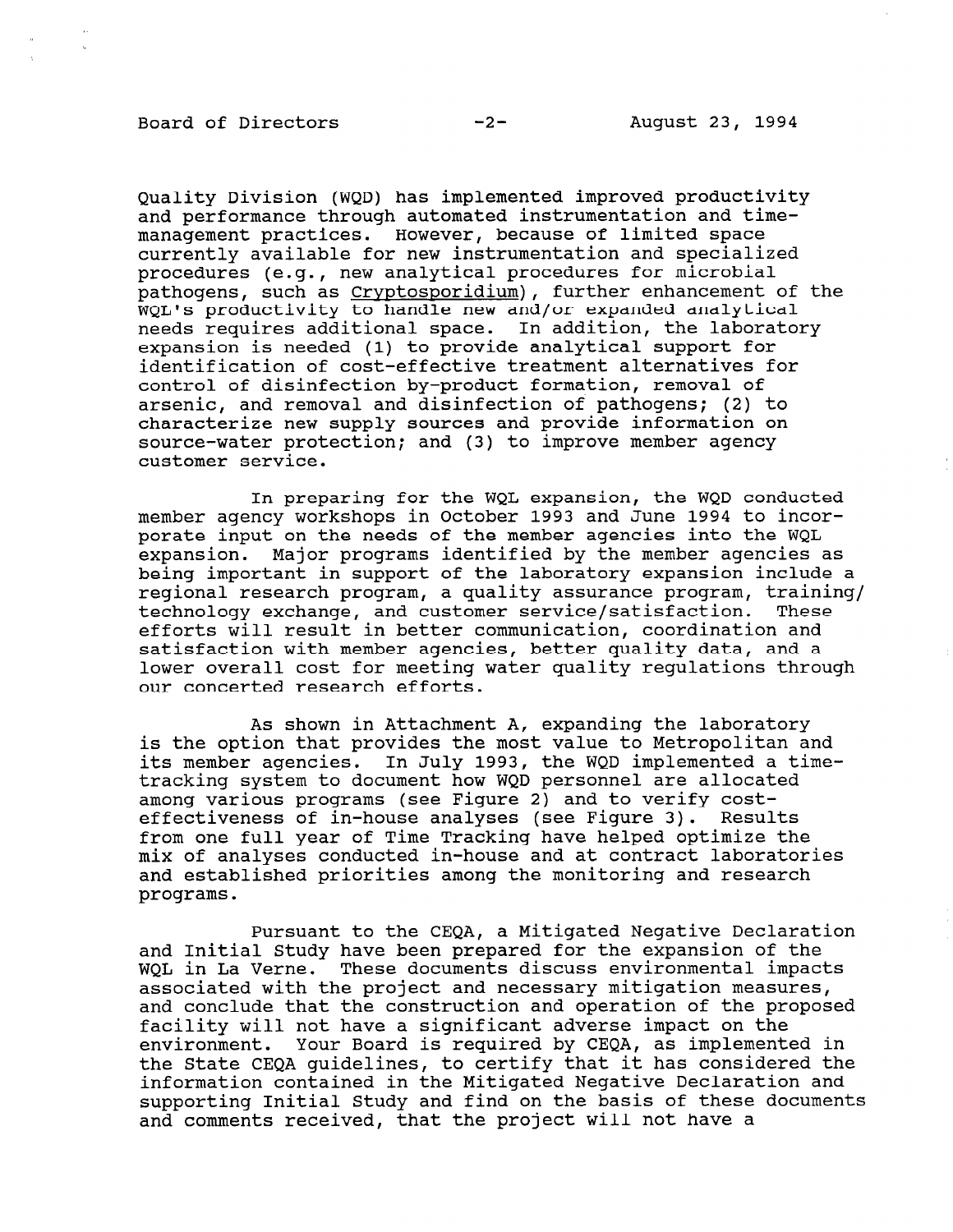$\pm$ 

significant effect on the environment. Your Board is also required to adopt a Mitigation Monitoring Program in approving the project. Advisory committees of your Board acting upon this letter are also required to consider this information. A copy of the Initial Study, Mitigated Negative Declaration, and Mitigation Monitoring Program are being transmitted with this letter to all members of your Board.

It is proposed to increase Appropriation No. 635 by \$840,000 to a total of \$1,840,000 to proceed with final design, preparation of specifications, and advertisement for bids for the expansion of the WQL in La Verne. A breakdown of the \$1,840,000 expenditure is shown in Attachment B. The total estimated cost of this expansion to approximately double the size of the building is \$14,900,000 (escalated to 1997), and a breakdown of these costs is also provided in Attachment B. This cost includes 29,651 gross assignable square-feet (GASF) of new space and retrofiting 9,100 GASF of existing laboratory space.

It is further proposed to amend Agreement No. 3664 with Stone Marraccini Patterson to provide architectural and engineering services for final design, preparation of specifications, and construction support for the expansion of the WQL in La Verne. The total estimated costs for these services are \$1,300,000, including expenses. Stone Marraccini Patterson is an equal opportunity employer. A breakdown of Stone Marraccini Patterson's fee schedule is shown in Attachment C.

#### Recommendations

ALL COMMITTEES FOR ACTION.

It is recommended that your Board certify that it has considered the information contained in the Mitigated Negative Declaration and find, on the basis of the Initial Study and comments received, that the project will not have a significant effect on the environment. It is also recommended that your Board, in approving this project, adopt the Mitigation Monitoring Program.

ENGINEERING AND OPERATIONS COMMITTEE FOR ACTION.

It is recommended that your Board authorize the It is recommended that your board authorize the to be performed under construction contracts involving an to be performed under construction contracts involving an expenditure of \$250,000 or more, for the expansion of the WQL<br>in La Verne.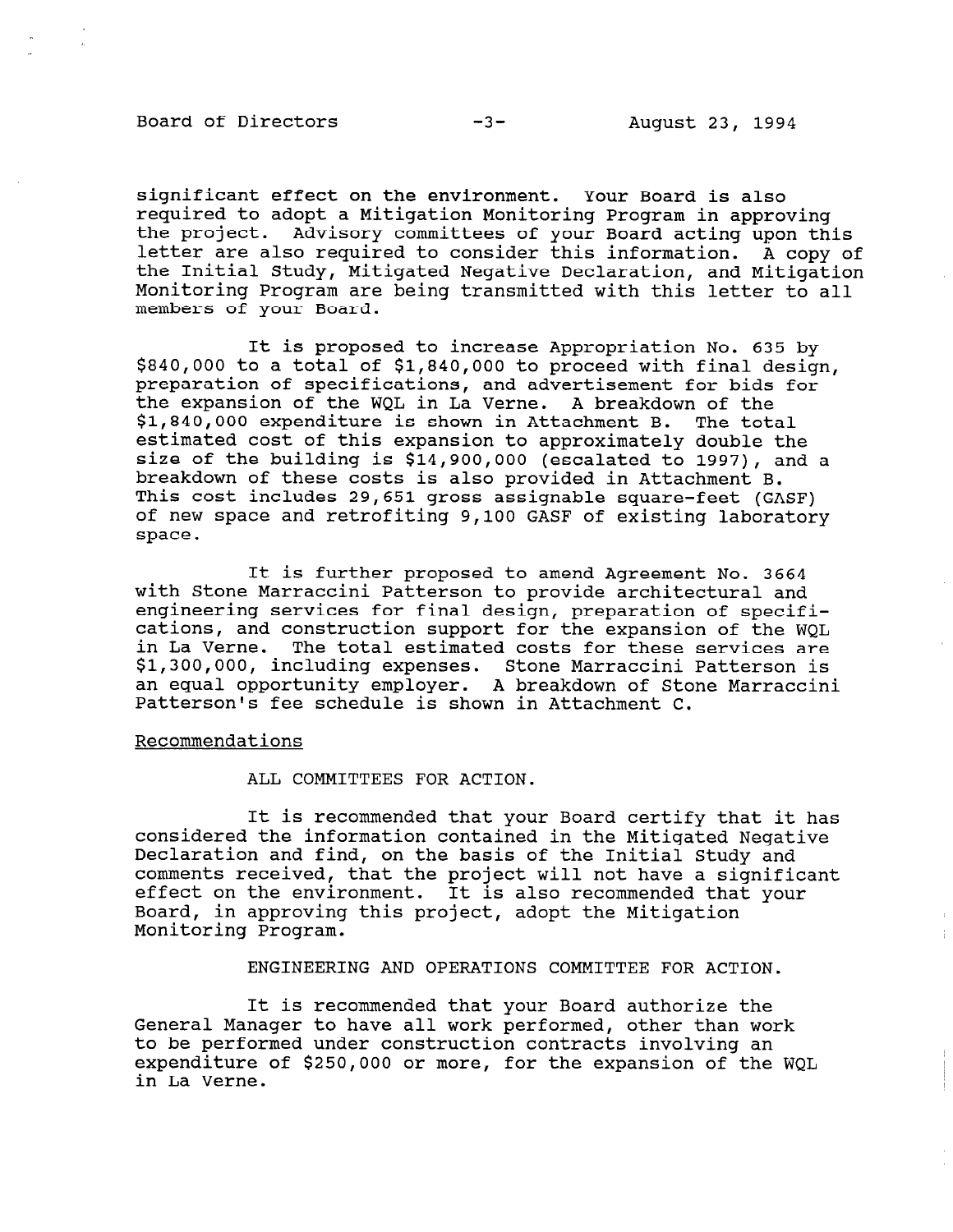## Board of Directors -4- August 23, 1994

#### FINANCE AND INSURANCE COMMITTEE FOR ACTION.

It is recommended that your Board authorize an increase of \$840,000 in Appropriation No. 635 to a total of \$1,840,000 from the Pay-As-You-Go Fund, to finance all estimated costs in advance of award of a construction contract, for the expansion of the WQL in La Verne.

ORGANIZATION AND PERSONNEL COMMITTEE FOR ACTION.

It is recommended that the General Manager be authorized to amend Agreement No. 3664 with Stone Marraccini Patterson substantially on the terms outlined in this letter and in a form approved by the General Counsel to increase the maximum amount payable under the terms of the agreement to \$1,300,000, for architectural and engineering consulting services for the expansion of the WQL in La Verne.

TASK FORCE FOR REVIEW OF OFFICE SPACE AND BUILDING SITES FOR ACTION.

It is recommended that your Board authorize work to be accomplished for final design, preparation of specifications, and advertisement for bid for the expansion of the WQL in La Verne.

THE SPECIAL COMMITTEE ON WATER OUALITY AND ENVIRONMENTAL COMPLIANCE FOR ACTION.

It is recommended that your Board authorize work to be accomplished for final design, preparation of specifications, and advertisement for bid for the expansion of the WOL. in La Verne.

> John R. Wodraska General Manager

 $By$   $2n$  ,  $\frac{1}{2}$   $6$  ,  $\frac{1}{2}$ 

Mark D. Beuhler<br>Director of Water Quality

Concur:

John R. Wodraska<br>Genera<del>l M</del>anager

SEB/MKD/pa

Attachments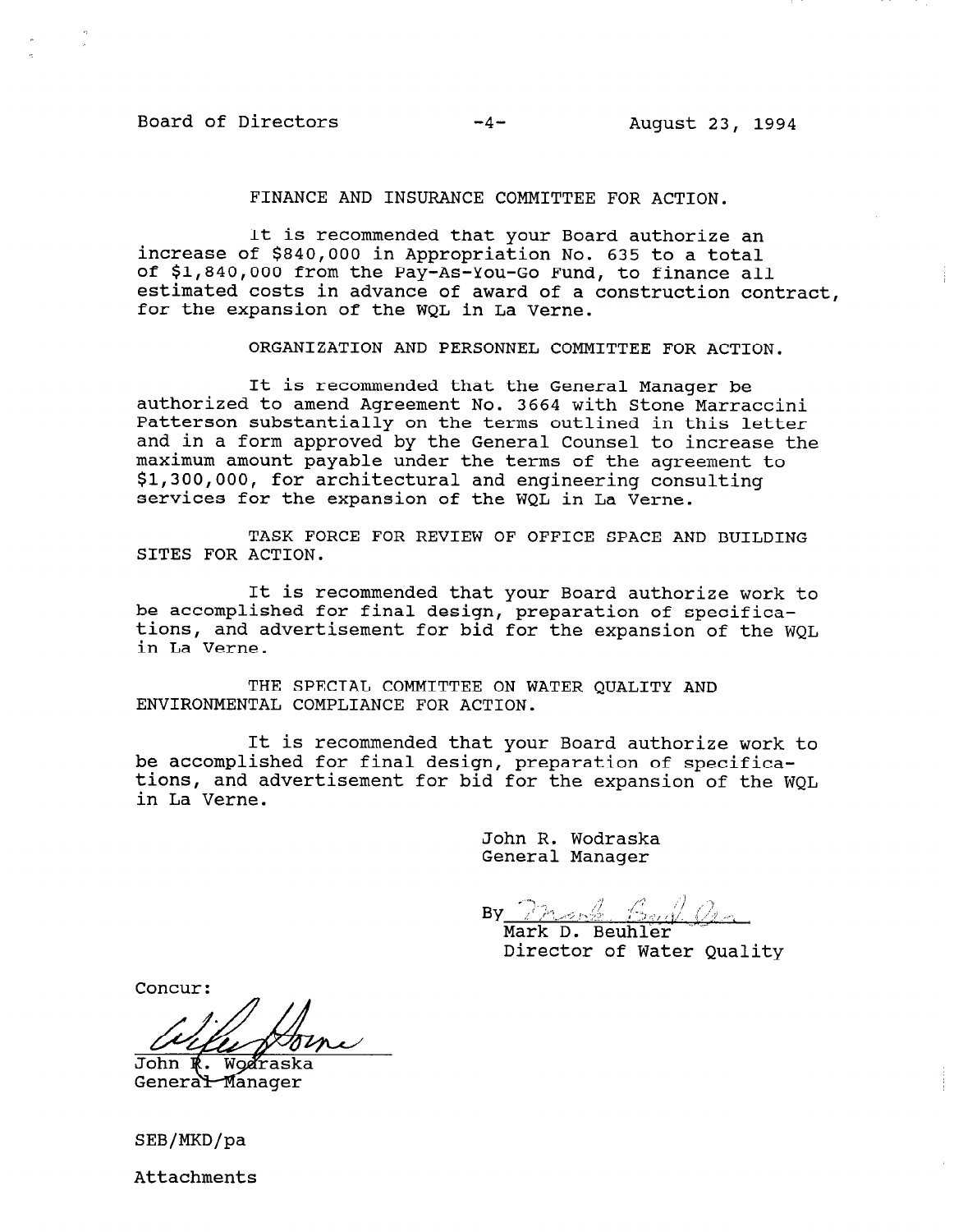

ANALYZED ANNUALLY, DUE TO NEW REGULATIONS

41032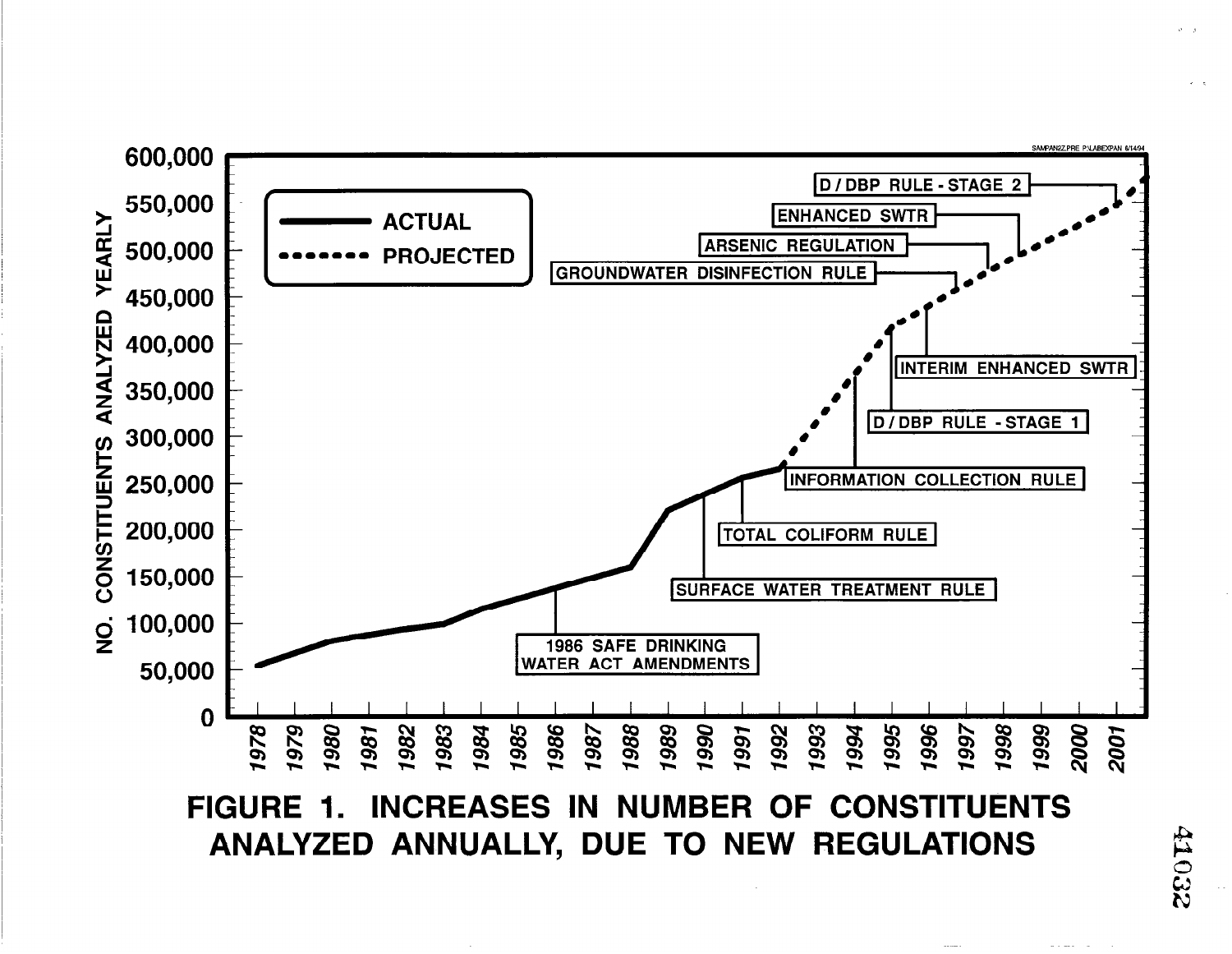

FIGURE 2. RESOURCE ALLOCATION FOR WATER QUALITY PERSONNEL

**DEDSDIEZ DDE DN AREYDAN 8030**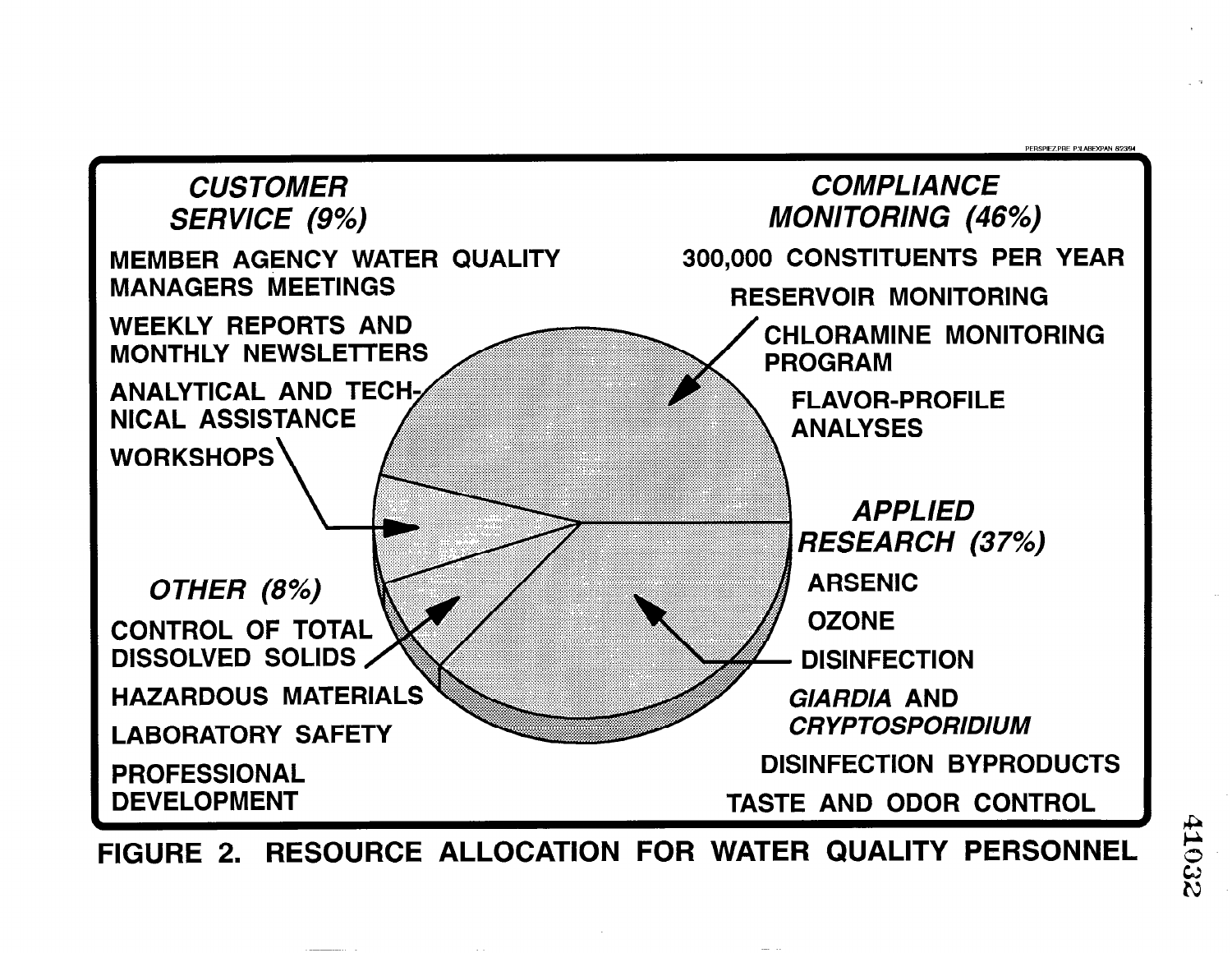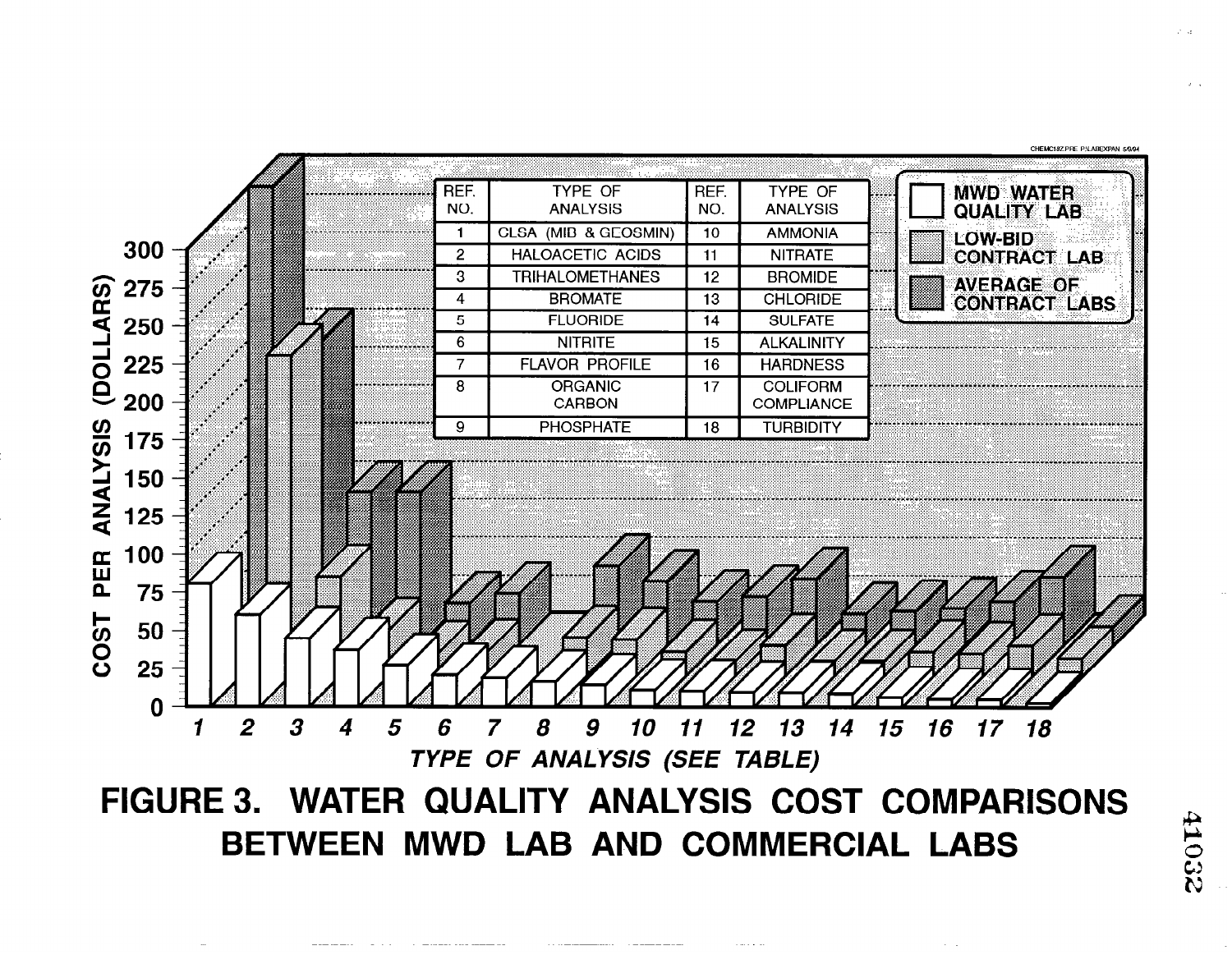#### ATTACHMENT A

### Value Assessment of Alternatives to the Laboratory Expansion

#### Introduction

The Water Quality Laboratory (WQL) was originally designed in 1981 to accommodate 57 chemists, microbiologists, technicians, and engineers by 1991. Due to the increased regulatory activity from adoption of the Safe Drinking Water Act (SDWA) amendments in 1986, the number of permanent WQL staff increased to 73 by 1994, resulting in 35 percent overcrowding. As part of the process to evaluate the need for a laboratory expansion, the Water Quality Division (WQD) staff evaluated six alternatives to the laboratory expansion as well as obtained member agency input into the expansion. This assessment indicated that the expansion of the laboratory was the most viable and costeffective option to meet the increased analytical workload caused by increased regulatory action. The following paragraphs discuss advantages/disadvantages for each alternative.

#### Use of Contract Laboratories

Metropolitan uses contract laboratories for'those analyses where it is cost-effective. Analytical cost comparisons show that Metropolitan is very competitive with commercial laboratories and additional cost savings occur when considering the fast turnaround time frequently required by Metropolitan's water quality control programs (see board letter Figure 3). In recent years, Metropolitan has increased commercial laboratory usage from \$40,000 in fiscal-year (FY) 92/93 to \$102,000 in FY 93/94, and projected commercial laboratory costs for FY 94/95 are \$131,000. However, there can be significant limitations to using contract laboratories. These limitations include the inability to meet adequate turnaround times necessary for making operational decisions to avoid serious consumer making operational decisions to avoid serious consumer complaints and the inability to effectively respond to<br>Metropolitan/member agency water quality problems. In Metropolitan/member agency water quality problems. addition, some analyses, which are essential for Metropolitan's day-to-day and proactive applied research needs, are not available at contract laboratories.

#### Extend hours

Another alternative considered was to extend the currently scheduled working hours at the WQL. Currently, currently scheduled working hours at the won. Currently<br>the laboratory is staffed 12 hours per l the number of hours the laboratory is open would notedsin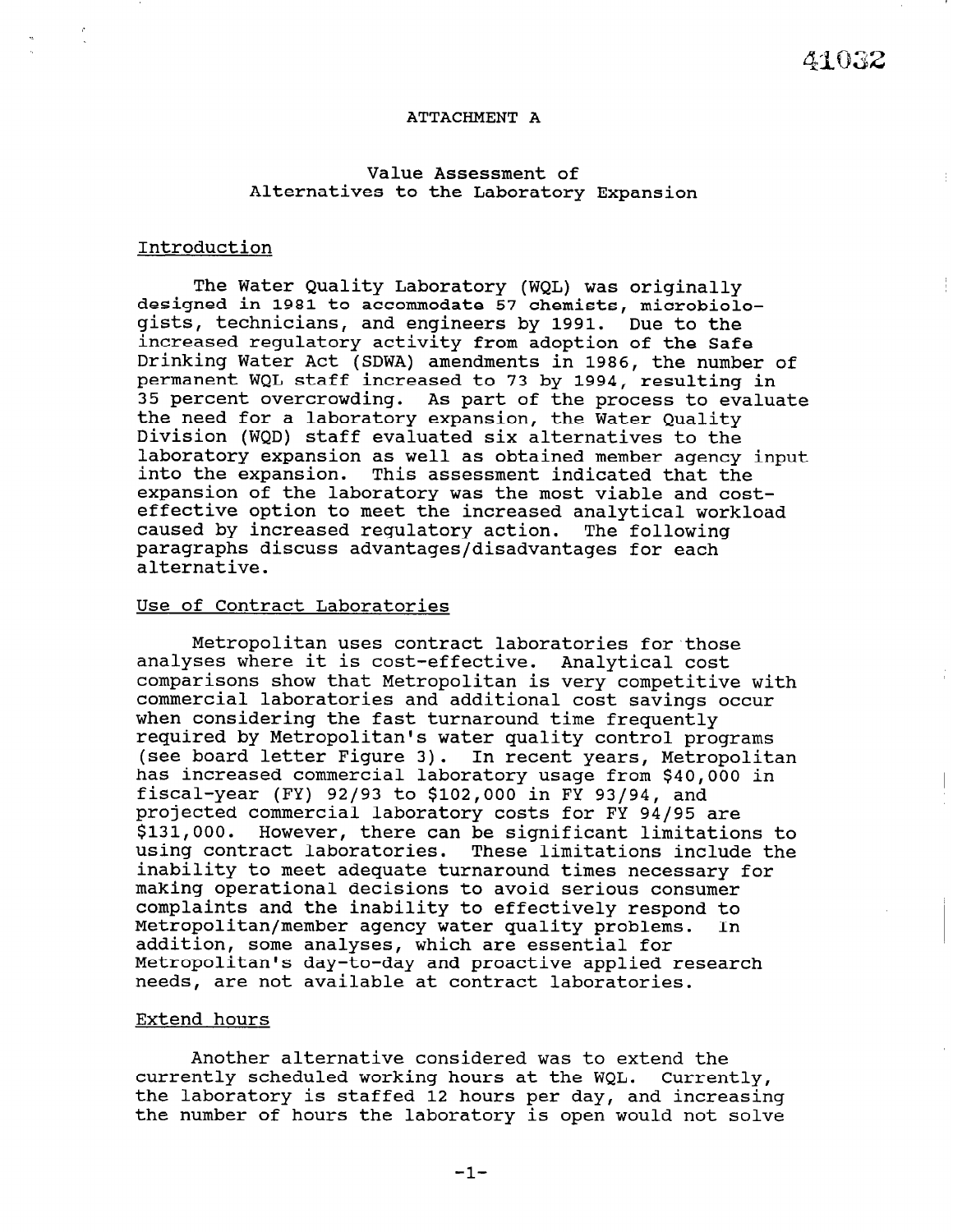the existing overcrowding and specialized instrumentation/ analytical space problems. Automation of existing instrumentation is already maximized with many of the instruments performing analyses 24 hours a day. In addition, thi option would result in the need for additional technic supervisory, and support staff and equipment which would compound the already crowded conditions in the WQL.

#### Relocate Staff

The WQD has already relocated staff in order to maximize usage of the existing laboratory. Twelve percent of its staff are assigned to an off-site location. However, this situation impairs teamwork, coordination, and communication among staff members which are critical to WQD activities. Considerable time is lost commuting from offsite offices to the laboratory and other water quality facilities at the Weymouth plant. Also, relocating staff would not resolve the need for more bench-space for equipment.

## Lease Existing Laboratory Space

Commercial Realtors and the County Sanitation Districts of Orange County were contacted to investigate the availability of laboratory space. There was no laboratory space large enough to accommodate the needs of the WQD in the Southern California area. There were smaller laboratories available for lease, however, staff would need to be separated. Unfortunately, this approach would severely limit the necessary cooperative interaction between staff.

#### Retrofit Another Buildinq

The laboratory consulting firm of Earl Walls Associates has estimated that retrofiting existing office/warehouse space would cost approximately \$3 million more than the projected WQL expansion. Historically, this option was used when the WQL moved from the Weymouth plant laboratory to the Materials Test Facility in the mid-1970s. Problems co the materials lest ratifity in the mid-1970s. Problems associated with special air handling, floor vibration, and additional problems and expenses for the WQD. Importantly, additional problems and expenses for the wgb. Tmportantly, the elimination of those problems was a significant part of the justification for the existing WQL.

## Delav Expansion

The laboratory expansion was originally scheduled to The laboratory expansion was originally scheduled to be completed in mid-1995, however, the project was delayed due to the drought-induced financial austerity situation in 1992. During this period, space needs were reevaluated<br>using conservative growth estimates, a shorter planning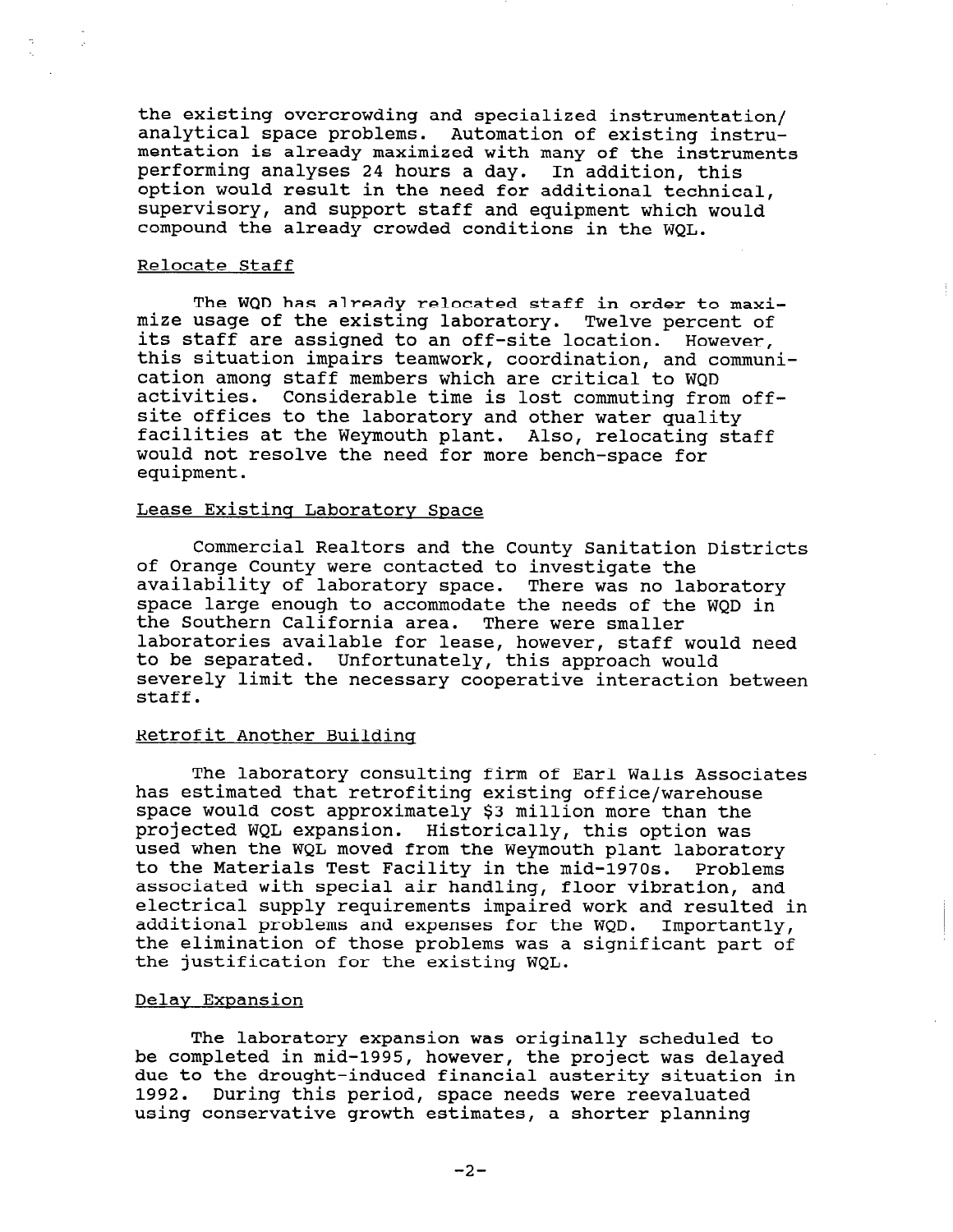period, and improvement in productivity through automation. Furthermore, a time-tracking system was developed to document competitiveness of in-house analyses and staff resource allocation in relation to objectives in Metropolitan's strategic plan. Additional delays will impair the development of new analytical capability, limit Metropolitan's ability to influence regulations and legislation, hamper the ability to provide better customer service to the member agencies, and reduce the WQD's efficiency and cost-effectiveness.

#### Summary

After evaluating the above options, expansion of the WQL is the option that provides the most value to Metropolitan and its member agencies. This expansion would provide the specialized laboratory space necessary to develop and perform cost-effective chemical and microbiological analyses for compliance monitoring, and to conduct proactive applied research efforts to positively influence regulations and identify the most cost-effective treatment alternatives.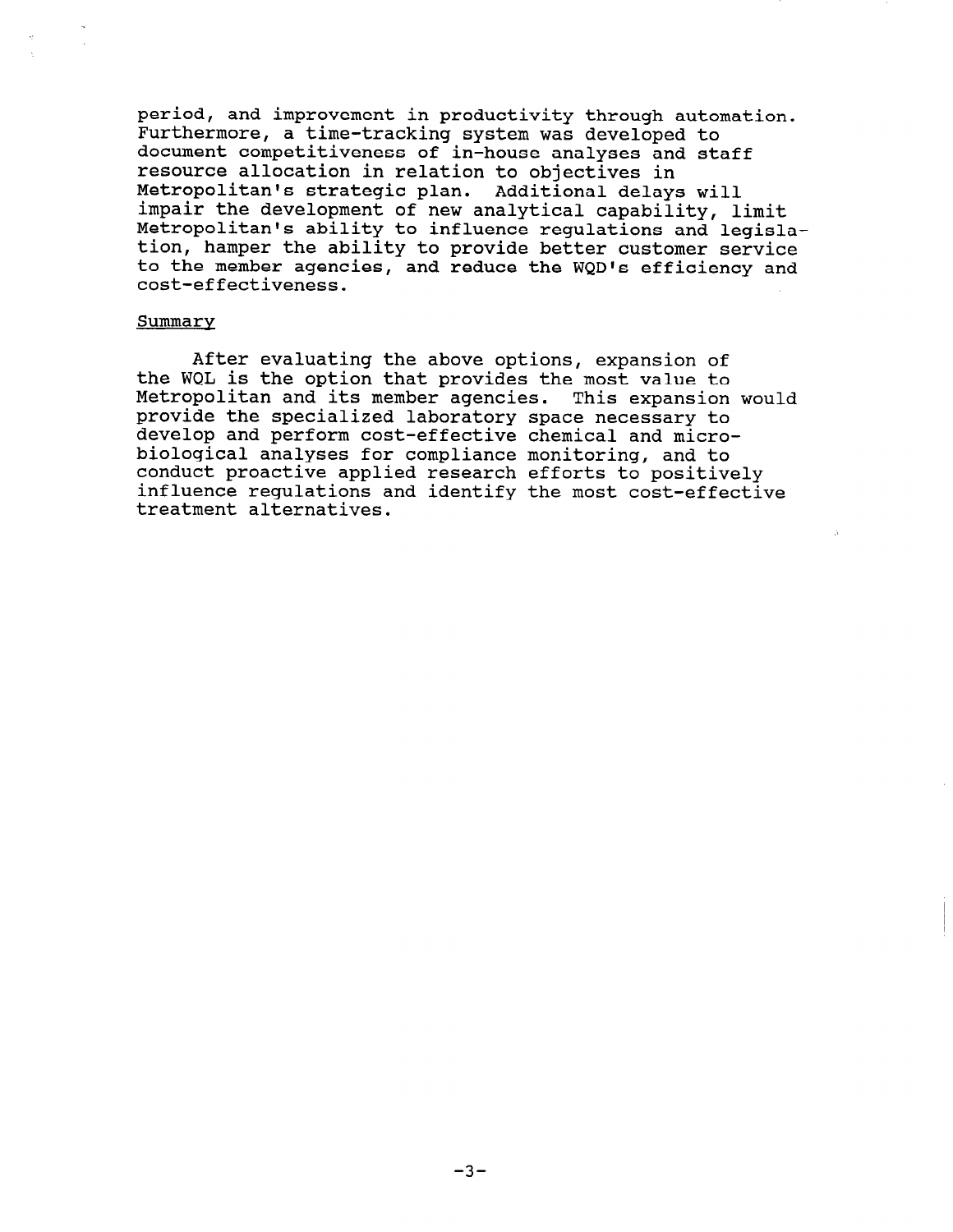$\mathbb{L}$ 

## ATTACHMENT B

## FINANCIAL STATEMENT

(FY 1994/95 Capital Program No. 5-6350-63)

A breakdown of the Initial Costs and Revision No. 1 are as follows:

| Labor:                                                                                                                                             |                                                                                                                                                                                    | Initial<br>Funding                                             | Revision 1                                      |
|----------------------------------------------------------------------------------------------------------------------------------------------------|------------------------------------------------------------------------------------------------------------------------------------------------------------------------------------|----------------------------------------------------------------|-------------------------------------------------|
| Engineering and Preparation<br>of Specifications<br>Environmental<br>Water Quality                                                                 |                                                                                                                                                                                    | \$<br>150,000<br>20,000<br>20,000                              | \$<br>200,000<br>10,000<br>10,000               |
|                                                                                                                                                    | Total Labor                                                                                                                                                                        | \$<br>190,000                                                  | \$<br>220,000                                   |
| Incidental Expenses<br>Professional Technical<br>Administrative Overhead<br>Contingency                                                            |                                                                                                                                                                                    | \$<br>10,000<br>500,000<br>105,000<br>195,000                  | \$<br>10,000<br>1,300,000<br>122,000<br>188,000 |
|                                                                                                                                                    | Total                                                                                                                                                                              | \$1,000,000                                                    | \$1,840,000                                     |
| Estimated Funds Required<br>Initial<br>Revision No. 1<br>Additional                                                                                |                                                                                                                                                                                    | \$1,000,000<br>840,000<br>13,060,000                           |                                                 |
|                                                                                                                                                    | Total                                                                                                                                                                              | \$14,900,000                                                   |                                                 |
| Projected Expenditure of Funds:<br>Through Fiscal Year<br>Fiscal Year 1994/95<br>Fiscal Year 1995/96<br>Fiscal Year 1996/97<br>Fiscal Year 1997/98 | 1993/94                                                                                                                                                                            | \$<br>450,000<br>595,000<br>3,120,000<br>10,551,500<br>183,500 |                                                 |
|                                                                                                                                                    | Total                                                                                                                                                                              | \$14,900,000                                                   |                                                 |
| Class one:                                                                                                                                         | Project directly related to the delivery of<br>water which, if delayed, will adversely impac<br>reliability of service or water quality.                                           |                                                                |                                                 |
| Project Benefits:                                                                                                                                  | The Water Quality Division will have<br>sufficient space for long-range growth<br>and testing equipment necessary to compl<br>with requirements of the Safe Drinking<br>Water Act. |                                                                |                                                 |